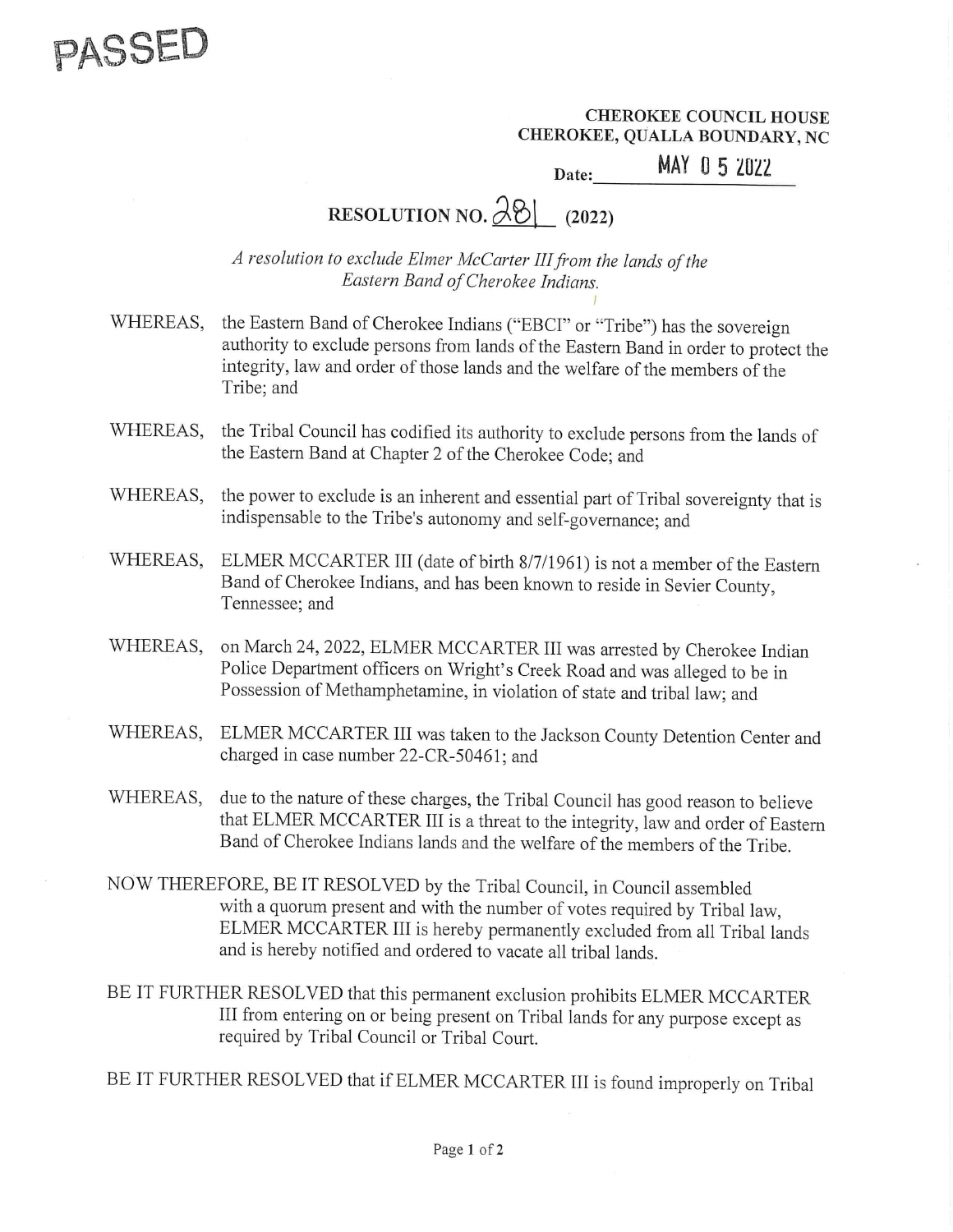lands at any time after the effective date of this resolution he shall be treated as a trespasser and appropriate legal action shall be taken against him.

BE IT FINALLY RESOLVED that all resolutions inconsistent with this resolution are rescinded, and that this resolution shall become effective when ratified by the Principal Chief.

Submitted by the Chief of Police of the Cherokee Indian Police Department pursuant to Cherokee Code Chapter 2.